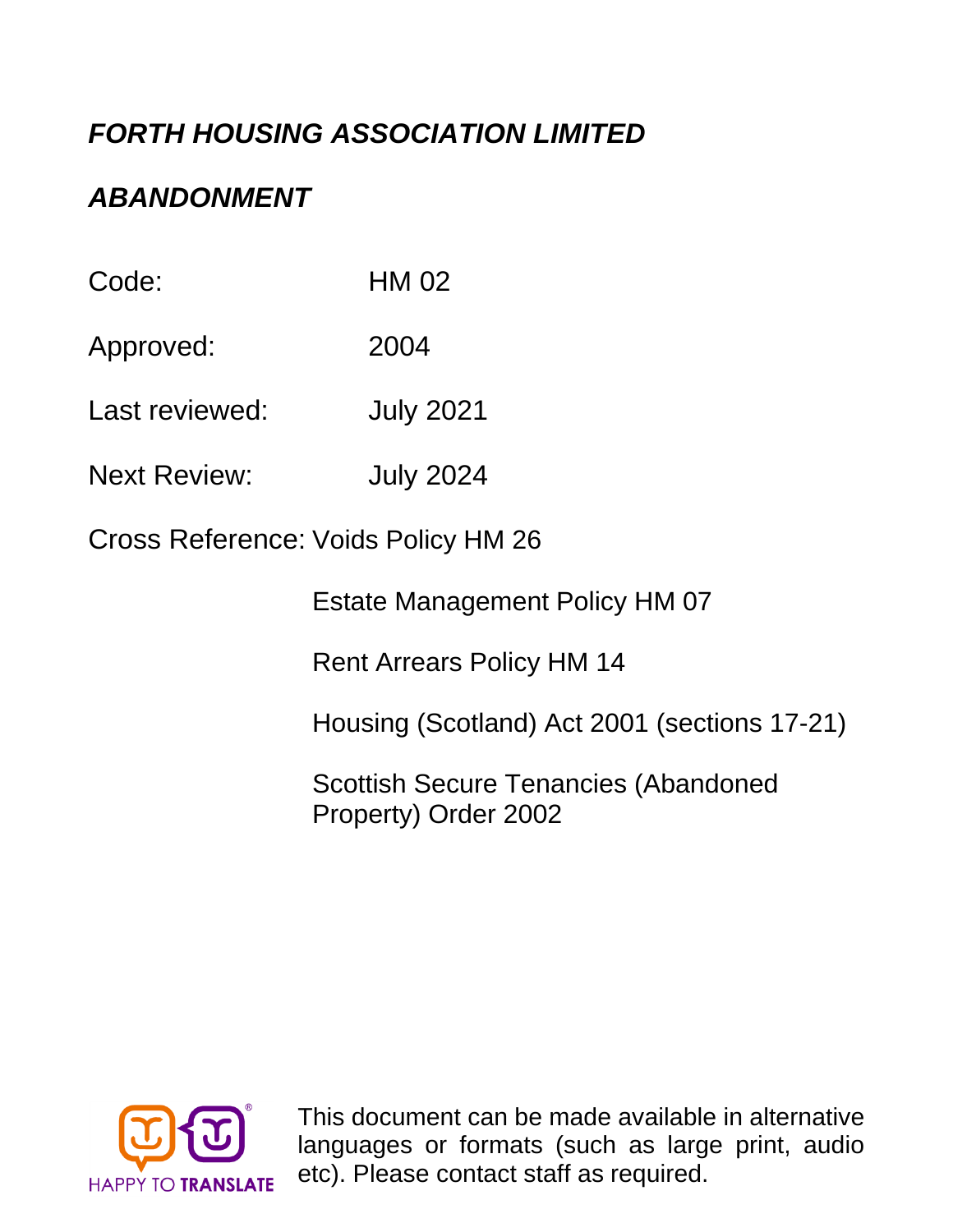# **FORTH HOUSING ASSOCIATION LIMITED**

# **ABANDONMENT POLICY**

### **1.0 Introduction**

1.1 The purpose of this policy is to provide guidance for staff members who are required to take action against tenants when it is suspected that a tenant or a joint tenant has abandoned and do not appear to wish to return to their home.

# **2.0 Housing (Scotland) Act 2001**

- 2.1 Tenants of Forth Housing Association sign a Scottish Secure Tenancy.
- 2.2 The Association is required to comply with sections 17, 18, 19, 20 and 21 of the Housing (Scotland) Act 2001 regarding the abandonment of Scottish Secure tenancies.
- 2.3 Should the Association have reason to believe that a tenant or a joint tenant has abandoned their tenancy, the Association has a legal requirement to carry out sufficient investigations to establish if this is true.
- 2.4 The Association must make reasonable attempts to contact the tenant and maintain a record of any forms of communication used in order to make contact.

# **3.0 Security of Property**

3.1 Where the Association, having made reasonable attempts to make contact with the tenant, believe that a property is unoccupied, it may enter the property in accordance with Section 17 for the purpose of securing the property; fittings, fixtures or furniture against vandalism.

# **4.0 Unoccupied Properties**

- 4.1 The Association must make reasonable attempts to contact the tenant by means of visits leaving postcards, written communication, telephone calls etc at different times of the day in order to establish if the property is unoccupied.
- 4.2 Having made reasonable attempts to contact the tenant(s) and it is believed the property is unoccupied; the Association may serve on the tenant a notice in accordance with Section 18 of the Housing (Scotland) Act 2001 –
	- (a) Stating that the Association has reason to believe that the house is unoccupied and that the tenant does not intend to occupy it as the tenant's home,
	- (b) Requiring the tenant to inform the Association in writing within 4 weeks of service of the notice if the tenant intends to occupy the house as the tenant's home, and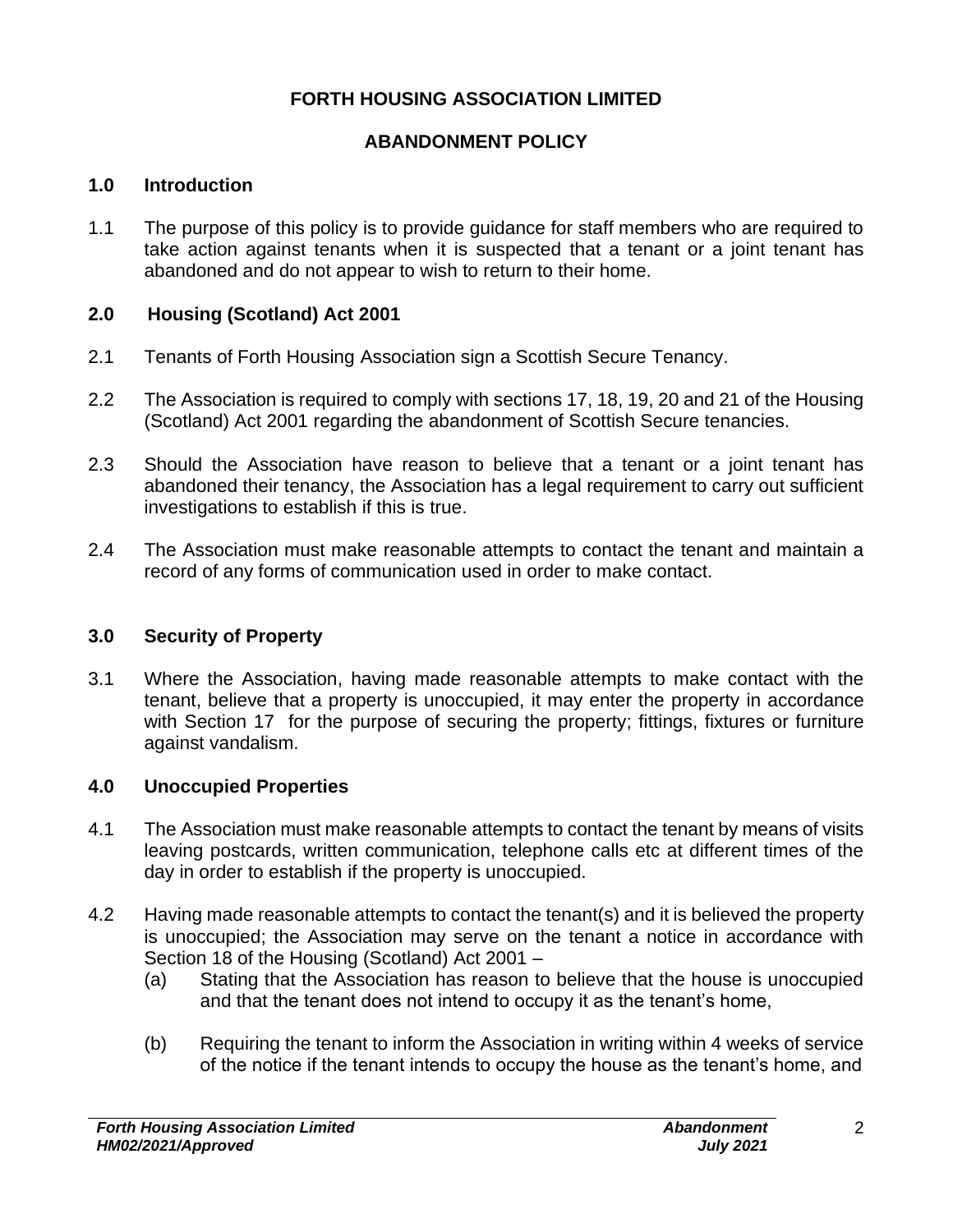- (c) Informing the tenant that, if it appears to the Association at the end of that period that the tenant does not intend so to occupy the house, the tenancy will be terminated with immediate effect.
- 4.3 Where the Association has served on the tenant a notice complying with subsection 18(1) of the Housing (Scotland) Act 2001, has made sufficient inquiries to establish that the property is unoccupied and that the tenant does not intend to occupy it as the tenant's home, and the tenant has not made attempts to contact the Association within the 4 weeks notice period, the Association must then serve a further notice on the tenant bringing the tenancy to an end with immediate effect.
- 4.4 Where a tenancy has been terminated in accordance with Section 18 of the Housing (Scotland) Act 2001, the Association is entitled to take possession of the property without further proceedings.
- 4.5 Staff should refer to the Abandonment Procedure Flowchart for Unoccupied Properties for further guidance.
- 4.6 Where notices are attached and/or posted through the letterbox of the door of a suspected abandoned property and the tenant's first language is known to be non-English, the notice will be translated into the relevant language

#### **5.0 Storage/Disposal of Tenants Goods**

- 5.1 As required by the Scottish Secure Tenancies (Abandoned Property) Order 2002 we will take into our possession and safekeeping any goods found within the house and return it to the tenant on payment of any sums due to us by the tenant including the costs of storage, if the following condition is met:
	- The goods must be, in the opinion of the Housing Services Officer (HSO), capable of being sold at the end of the 6 month storage period to meet the costs of storage and any rent arrears due by the tenant.

If items are stored, this must be with an approved contractor, providing secure and safe facilities with the relevant during the period of storage. Given the high cost of removal and storage coupled with the low value of items for disposal within many properties means that the storage of goods, will occur in exceptional circumstances.

Therefore, any property, the value of which would not exceed the cost of uplift and storage will be disposed of immediately. This decision may be taken by the HSO responsible for managing the tenancy.

# **6.0 Register of Abandoned Properties**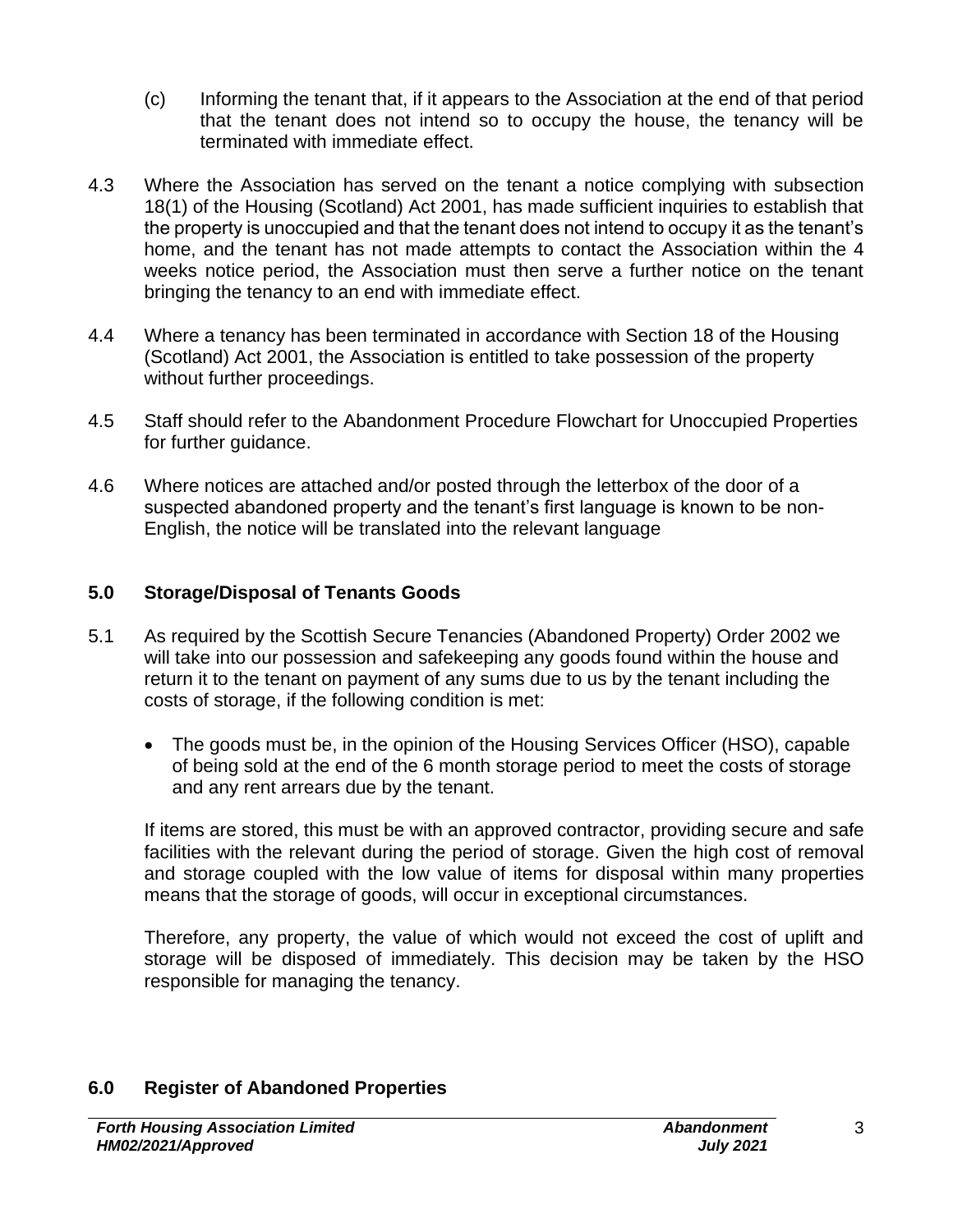- 6.1 A register is kept of all abandoned properties and details of any goods found within the property. The register is open for public inspection.
- 6.2 Details of abandoned properties will remain on the register for a period of 5 years.

# **7.0 Tenants Recourse to Court**

- 7.1 Under Section 19 of the Housing (Scotland) Act 2001 a tenant who is aggrieved by the termination of the tenancy they may raise legal proceedings by summary application within six months after the date of the termination.
- 7.2 Where it appears to the Court that the Association has failed to comply with any provisions of the Housing (Scotland) Act 2001, the Association will be required to reinstate the tenant in their original property of occupancy or if the property is let to a new tenant, the Association will be required to make other suitable accommodation available to the tenant.

# **8.0 Abandonment by Joint Tenants**

- 8.1 Where the Association has reasons to believe or has been advised that a joint tenant is no longer occupying the property, the Association must serve on the abandoning joint tenant a notice in accordance with Section 20 of the Housing (Scotland) Act 2001 –
	- (a) Stating that the Association has reason to believe that the abandoning tenant is not occupying the house and does not intend to occupy it as the tenant's home,
	- (b) Requiring the abandoning tenant to inform the Association in writing within 4 weeks of service of the notice if the abandoning tenant intends to occupy the house as the tenant's home, and
	- (c) Informing the abandoning tenant that, if it appears to the Association at the end of that period that the abandoning tenant does not intend so to occupy the house, the abandoning tenant's interest in the tenancy will be brought to an end by the service of a further notice.
- 8.2 Where the Association has served on the abandoning joint tenant a notice complying with subsection 20(2) of the Housing (Scotland) Act 2001, has made sufficient inquiries to establish that the tenant is not occupying the property and that the tenant does not intend to occupy it as the tenant's home, and the tenant has not made attempts to contact the Association within the 4 weeks notice period, the Association must then serve a further notice on the abandoning joint tenant bringing the tenant's interest in the tenancy to an end with effect from a date specified in the notice, being a date not earlier than 8 weeks after the service of the second notice.